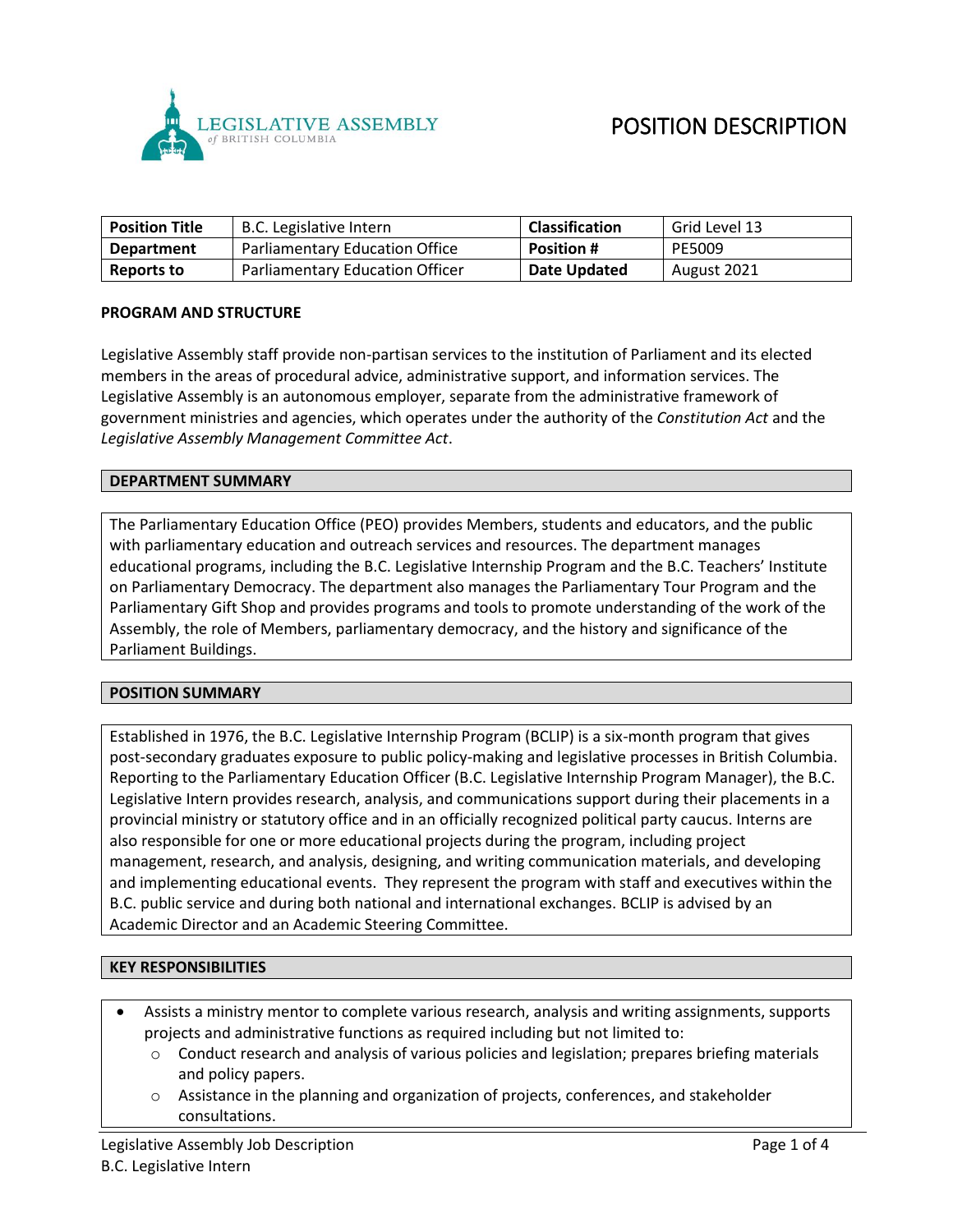- $\circ$  Attendance and/or presentation at ministerial briefings and meetings with ministry staff and external stakeholders.
- $\circ$  Development and/or delivery of presentations and educational/information materials
- $\circ$  Preparation of correspondence and background information for ministry officials; including speaking notes, press releases and newsletters.
- o Case management consultation and research.
- Assists a caucus supervisor and/or Research/Communications Officer to complete various communications and/or research assignments, projects and administrative tasks as assigned including but not limited to:
	- $\circ$  Conduct research, prepare questions, and background information for Estimates and Question Period, as well as Question Period tracking.
	- o Research and prepare Private Members' Statements, Written Questions, Motions, and Prayers or Reflections.
	- o Review and analyze draft policies and legislation.
	- o Compile, track and analyze a variety of documents, data, and statistics.
	- o Monitor community information sources and various media to provide MLA briefings and updates.
	- o Research and write speech notes, press releases, blog posts, backgrounders, editorials, and articles for newsletters and other media.
	- o Prepare correspondence, background information, and MLA constituency reports.
	- o Collection and collation of statistical and confidential information including the creation and maintenance of databases and spreadsheets.
	- $\circ$  Support a variety of constituency assignments including casework, creating community and constituency profiles for MLAs, and supporting constituency outreach projects.
	- $\circ$  Produce a variety of informational and educational materials using desktop publishing and website tools.
- Develop and implement educational and leadership events, such as: Model Parliament, Mock Trial, Student Education Day, educational exchanges with other internship programs (i.e., planning speakers, developing, and delivering presentations), or supporting the Academic Director with academic seminars.
- Research, write and publish educational and leadership projects, such as: the *BCLIP Gazette, Canadian Parliamentary Review* articles, or a research paper.
- Acts as a PEO Program ambassador, representing the Legislative Assembly at a variety of national and international exchanges and the B.C Public Service.

# **OTHER FACTORS**

#### **LEADERSHIP/SUPERVISORY**

• As an individual contributor, completes research and communications assignments and provides subject matter expertise and recommendations to support planning and decision-making during ministry and caucus placements, as well as for educational projects.

# **DECSION MAKING/INDEPENDENCE**

• Consideration of communication methods and sound judgement in determining voice and content when communicating with different audiences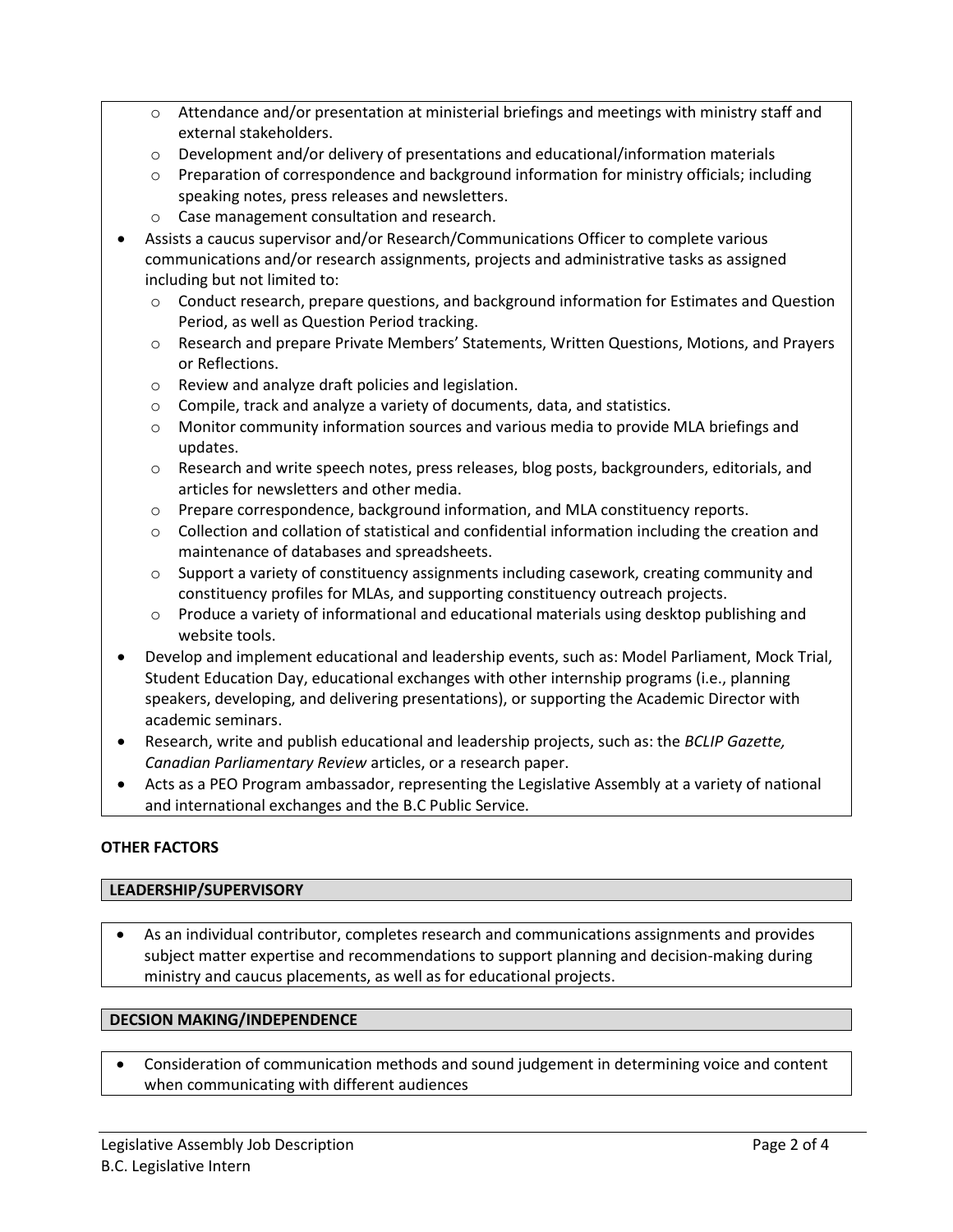• Plans and organizes projects independently and with limited supervision, within established parameters and with guidance from program, ministry and/or caucus staff.

## **RESPONSIBILITY FOR FINANCIAL & MATERIAL RESOURCES**

- Tracking resources, and requesting when applicable, material resources for educational projects
- Creating, contributing to, and maintaining financial, research and/or statistical databases
- Monitors budget commitments, conducts research and analysis to support project costing and decision making.

## **ORGANIZATION STRUCTURE**

Clerk of the Legislative Assembly of BC Clerk Assistant, Parliamentary Services Director, Parliamentary Education Office Parliamentary Education Officer **B.C. Legislative Intern**

## **SELECTION CRITERIA**

## **EDUCATION, TRAINING & EXPERIENCE**

- Undergraduate degree in any discipline that was fully or partially completed at a Canadian postsecondary institution.
- Experience developing written and oral communication materials, conducting research and analysis, and contributing to and leading projects or project components within a team setting.

# **KNOWLEDGE, SKILLS & ABILIITES**

- Excellent research and analysis skills.
- Strong communication skills, both oral and written, for a variety of audiences.
- Ability to maintain confidentiality when handling information or sensitive issues.
- Strong computer and software skills to produce a variety of professional documents
- Strong collaborative skills when working with both colleagues and external partners.
- Knowledge of/interest in the political system in British Columbia.
- Flexibility for overtime and travel.
- Ability to set priorities and meet deadlines while maintaining a high degree of accuracy; and
- Ability to answer or act on a wide variety of inquiries, including those of a sensitive nature in an efficient, discreet, and tactful manner, displaying sound judgement.
- Capacity to demonstrate non-partisanship when working in highly politicized environments.

*\*Please note that Knowledge, Skills and Abilities may be developed/demonstrated through work, academic and/or volunteer experience.*